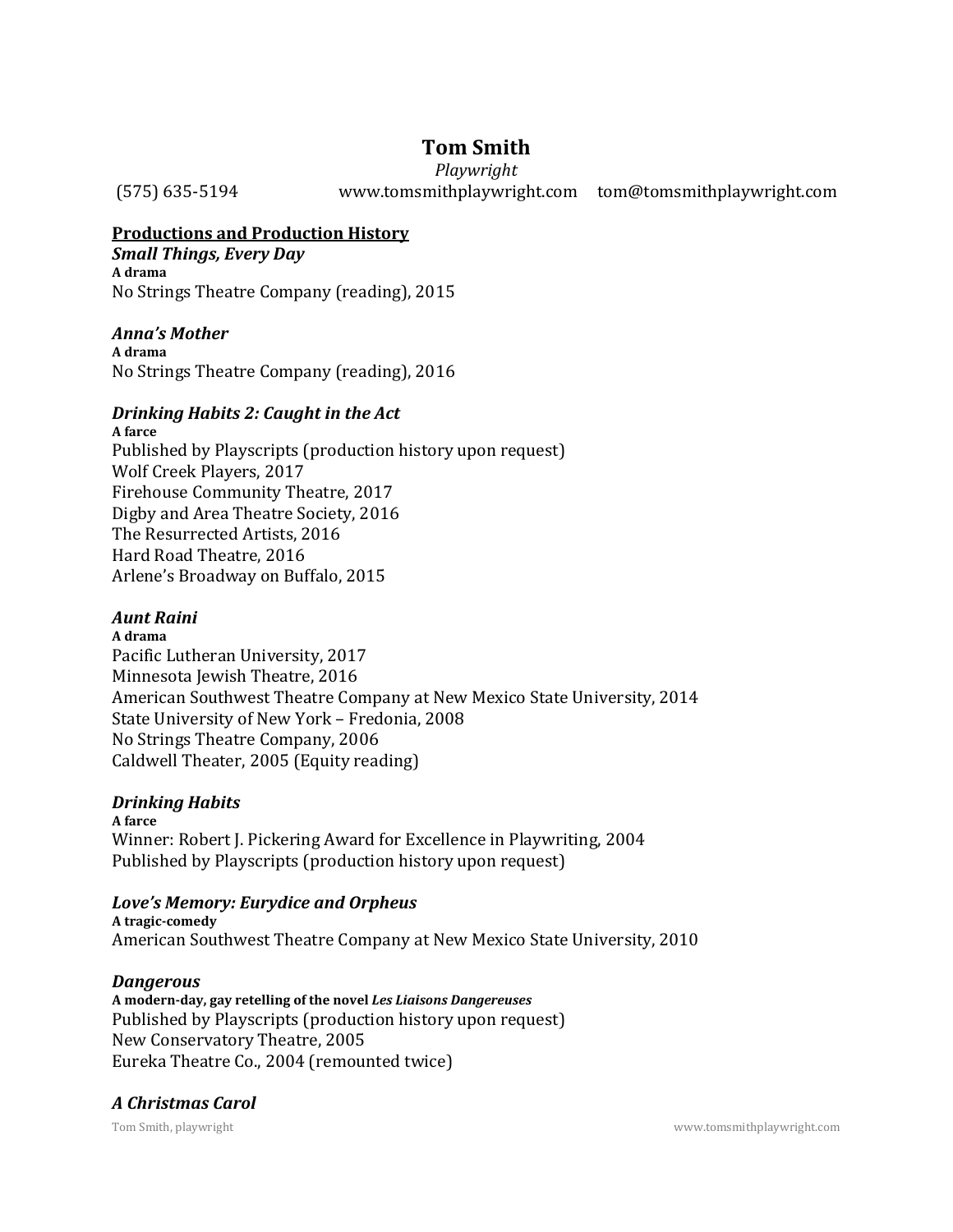#### **A play with music based on the novel by Charles Dickens**

Published by YouthPLAYS (production history upon request) American Southwest Theatre Company at New Mexico State University, 2000, 2002, 2004, 2007, 2010, 2013

#### *The Odyssey*

#### **A play for young audiences based on Homer**

Published by Playscripts (production history upon request) American Southwest Theatre Company at New Mexico State University, 2001, 2002 Creede Repertory Theater, 2000

### *Gray*

#### **A drama**

Winner: Association for Theatre in Higher Education Playworks, 2004 Published by Original Works (production history upon request) Association for Theatre in Higher Education (staged reading), 2004 No Strings Theatre Company, 2002

#### *Marguerita's Secret Diary*

**A multicultural play for young audiences**  Published by Samuel French (production history upon request) American Southwest Theatre Company at New Mexico State University Theatre Arts Dept., 2001 A Children's Theater of the Mesilla Valley, 1999 Creede Repertory Theater, 1999

### *Johnny and Sally Ann: the true life tall-tales of Johnny Appleseed and Sally Ann Thunder Ann Whirlwind*

**A play for young audiences**  Published by YouthPLAYS (production history upon request) LA Enrichment Works, 2005 Creede Repertory Theatre, 2003

### *Autumn's Child*

**A one-act tragedy**  Association for Theatre in Higher Education (staged reading), 2005 Last Frontier Theatre Conference, 2005 Theatre-Studio, Inc., 2004 Las Cruces Community Theatre, 2003 Kanawah Players, 2003 The Vortex Theatre, 2003 University of Missouri – Kansas City, 1994

#### *ESL*

**A bilingual play for high school audiences**  Published by YouthPLAYS (production history upon request)

*What Comes Around…*  **A play for high school audiences**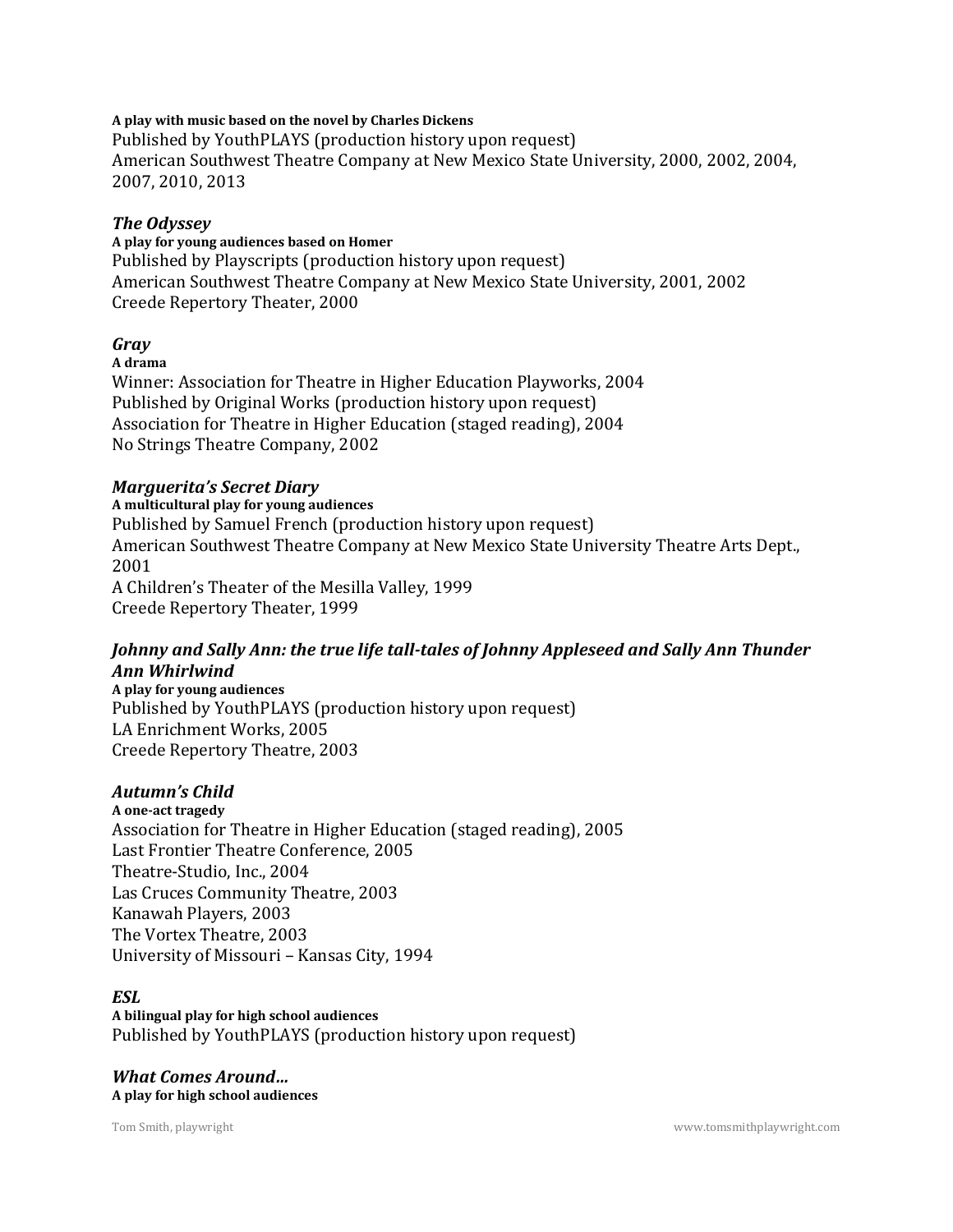Published by YouthPLAYS (production history upon request)

# **End of the Meal**

**A 10-minute drama**  Published in *Sin Fronteras* and *The Hollow and other plays*  Published in *105 5-Minute Plays for Study and Performance*  Association for Theatre in Higher Education (staged reading), 2005 Lo-Fi, 2004 HOMO-Genius Festival, 2004 Theatre-Studio, Inc., 2004

# *Comedy of Errors* **(adaptation)**

**Shakespeare's comic farce**  Published by Encore Performance Publishing (out of print) American Southwest Theatre Company at New Mexico State University, 2010 Shakespeare-on-the-Rocks, 2004 Greenstage, 1999

# *You Choose* **(formerly** *Life as a Springer Show: a you-choose comedy***)**

**A 10-minute comedy**  Fly-On-The-Wall Theatre, 2009 Bite-Sized, 2008 and 2015 Short and Sweet, 2007 Lo-Fi Productions, 2005

# *Miss Julie* **(adaptation)**

**A drama**  American Southwest Theatre Company at New Mexico State University, 2011

### *Much Ado About Nothing* **(adaptation)**

**Shakespeare's romantic comedy**  Published by Encore Performance Publishing (out of print) American Southwest Theatre Company at New Mexico State University, 2001

*The Wild and Wacky Rhyming Stories of Miss Henrietta Humpledowning*  **A play for young audiences**  Published by YouthPLAYS (production history upon request)

### *The Pathmaker*

**An historical drama about the life of John C. Fremont**  Published by Encore Performance Publishing (out of print) Creede Repertory Theater, 1997

*John Fremont: The Pathfinder* **and** *Fremont*  **An historical drama about the life of John C. Fremont for school-aged audiences**  Enrichment Works, 2008

Tom Smith, playwright www.tomsmithplaywright.com *Worship*  **A 10-minute drama**  Theatre-Studio, Inc., 2004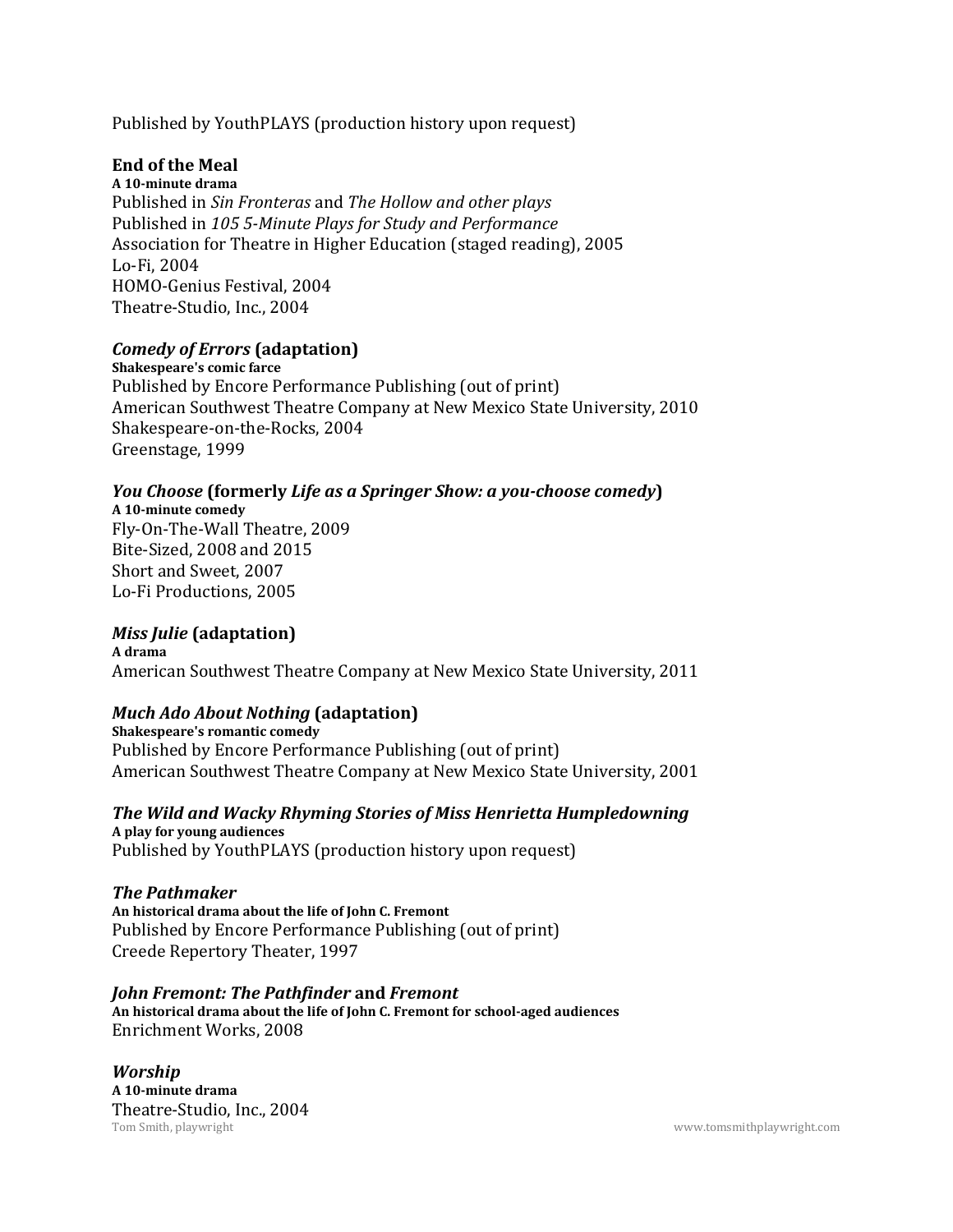*Cinderella*  **A play for families**  American Southwest Theatre Company at New Mexico State University, 2009

*Caffeinated Love*  **A 10-minute comedy**  Lo-Fi Productions, 2005

*Two Gentlemen of Verona* **(adaptation)** 

**Shakespeare's romantic comedy**  Published by Eldridge Plays and Musicals

*Love's Labours Lost* **(adaptation) Shakespeare's tragic-comedy**  Published by Encore Performance Publishing (out of print)

*King Lear* **(adaptation) Shakespeare's tragedy**  Published by Encore Performance Publishing (out of print)

*Under Two Flags*  **A melodrama adapted from the novel by Louise de la Remee**  Columbine Players, 2000

# *Peter Pan: an awfully big adventure*

**A family fantasy based on the novel by J.M. Barrie**  American Southwest Theatre Company, 2001

*Amada's Diary*  **A play for young audiences**  Creede Repertory Theatre, 2005 (commission)

*Glamtastic: an evening with Kitty ala Bebe…and Marco!*  **A cabaret**  No Strings Theatre Company, 2007

*The Complete History of Las Cruces (abridged!)*  **A comedy**  No Strings Theatre Company, 2008

*The Dock*  **A performance piece**  2012 NMSU Contemporary Arts Festival

*Risky Behaviors*  **A 10-minute drama**  Enrichment Works, 2008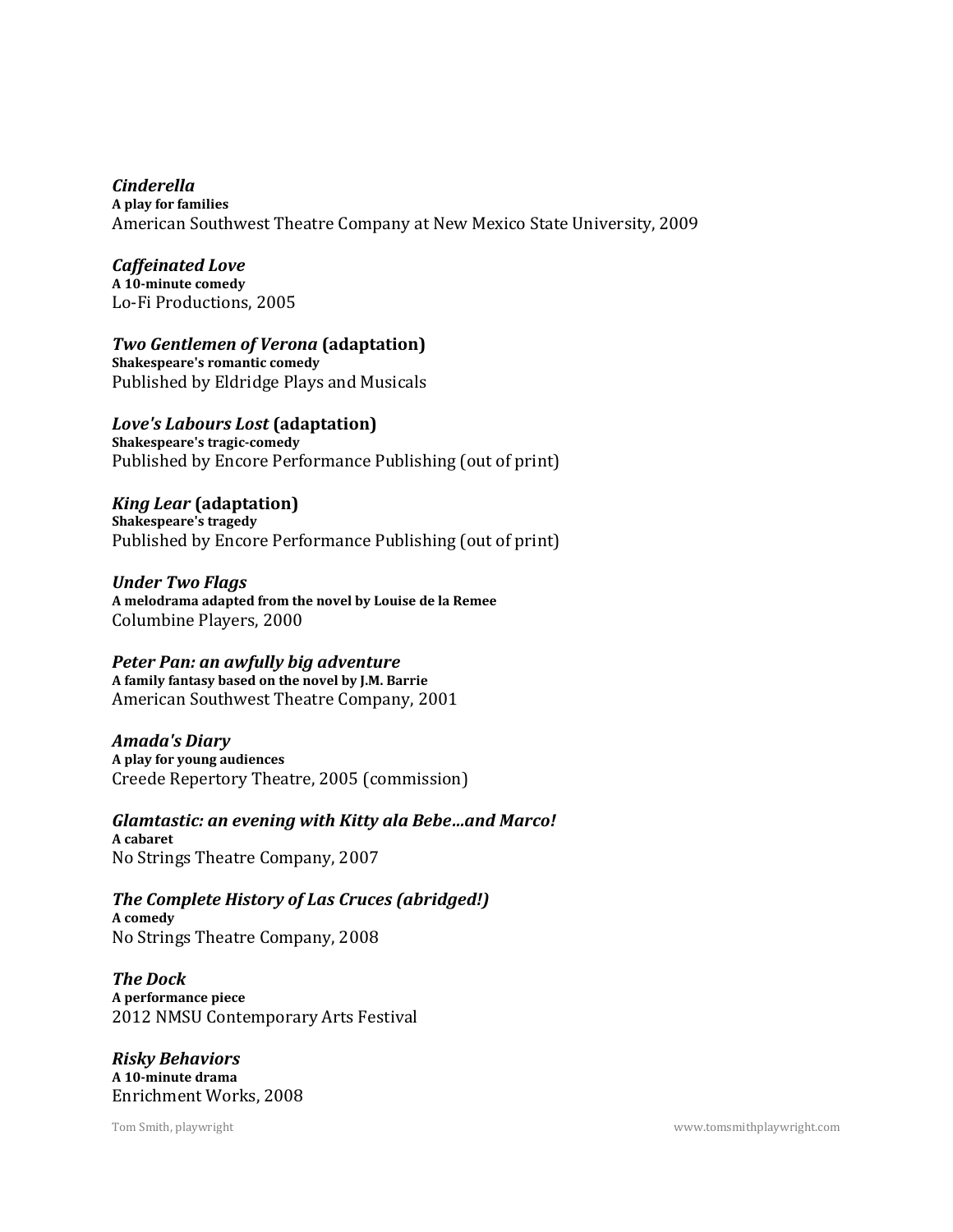*The Negotiations of Medieval Marriage*  **A 1-minute comedy** 

Published by Meriwether Publishing

# *Healthy Relationships*

**A 10-minute drama**  New Mexico State University Wellness, Alcohol and Violence Education Program, 2014

### *Friday Night*

**A 10-minute drama**  New Mexico State University Wellness, Alcohol and Violence Education Program, 2013

# *Sexual Assault*

**A 10-minute drama**  New Mexico State University Wellness, Alcohol and Violence Education Program, 2013

### *small things…*

**A 10-minute drama**  Association for Theatre in Higher Education (reading), 2016

# *The Miss Intermission Show* (co-author)

**A comedy musical extravaganza**  Theater Under the Influence, 1998 Theater Schmeater, 1997 Miss Intermission Productions, 1997

# *My Days are Filled with Numbers*

**A 5-minute drama for youth**  Published in *105 5-Minute Plays for Study and Performance* 

*Imprint*  **A 10-minute drama**  Published in *Sin Fronteras* 

### *Home Again*

**A drama**  First place: Whitman College One-Act Play Festival Harper Joy Theater, 1991

### *Party Favors*

**A comedy**  Second place: Whitman College One-Act Play Festival Harper Joy Theater, 1990

*A Very Light Lunch*  **A comedy**  Harper Joy Theater, 1990